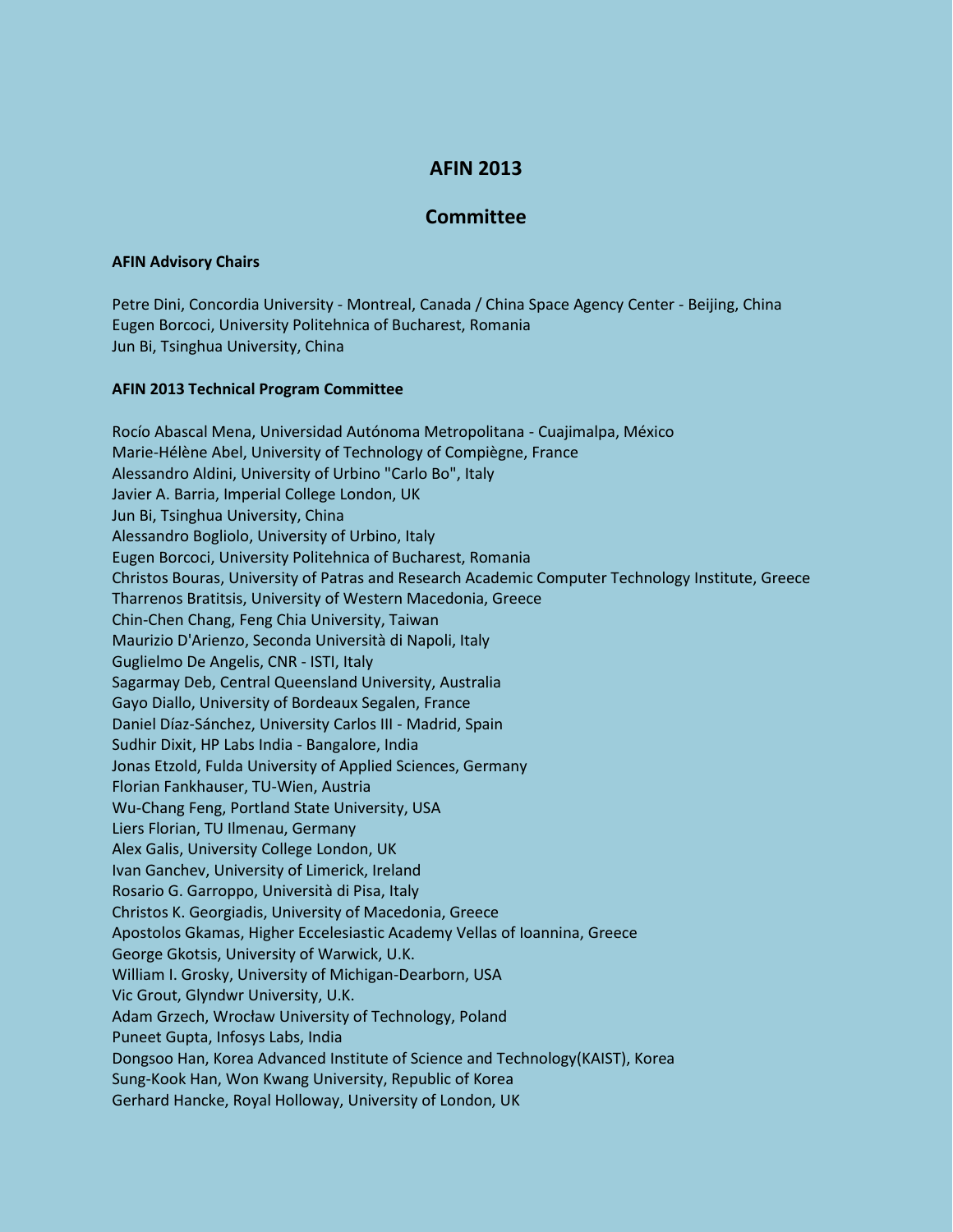Ourania Hatzi, Harokopio University of Athens, Greece Hiroaki Higaki, Tokyo Denki University, Japan Pin-Han Ho, University of Waterloo, Canada Tobias Hoßfeld, University of Würzburg, Germany Li-Ling Hung, Aletheia University, Taiwan Sandor Imre, Budapest University of Technology and Economics, Hungary Alexey M. Kashevnik, St.Petersburg Institute for Informatics and Automation of the Russian Academy of Sciences (SPIIRAS), Russia Jari Kellokoski, University of Jyväskylä, Finland Beob Kyun Kim, Electronics and Telecommunications Research Institute (ETRI), Korea Changick Kim, Korea Advanced Institute of Science and Technology (KAIST) - Daejeon, Korea Samad S. Kolahi, Unitec Institute of Technology, New Zealand Nicos Komninos, Aristotle University of Thessaloniki, Greece Christian Kop, Alpen-Adria-Universitaet Klagenfurt, Austria George Koutromanos, National and Kapodistrian University of Athens, Greece Annamaria Kovacs, Goethe University Frankfurt am Main - Institute for Computer Science, Germany Liping Liu, University of Akron, U.S.A. Maode Ma, Nanyang Technological University, Singapore Olaf Maennel, Loughborough University, UK Massimo Marchiori, University of Padua and Atomium Culture, Italy Brandeis H. Marshall, Purdue University, USA Francisco Martin, University of Lisbon, Portugal Sujith Samuel Mathew, University of Adelaide, Australia Bisharat Rasool Memon, University of Southern Denmark, Denmark Debajyoti Mukhopadhyay, Maharashtra Institute of Technology, India Henning Müller, University Hospitals of Geneva, Switzerland Julius Mueller, Technical University Berlin, Germany Juan Pedro Muñoz-Gea, Polytechnic University of Cartagena, Spain Masayuki Murata, Osaka University, Japan Prashant R.Nair, Amrita Vishwa Vidyapeetham University, India Nikolai Nefedov, ETH Zürich, Switzerland Jose Nino-Mora, Carlos III University of Madrid, Spain António Nogueira, University of Aveiro / Instituto de Telecomunicações, Portugal Scott P Overmyer, Nazarbayev University, Kazakhstan Evangelos Papapetrou, University of Ioannina, Greece Andreas Papasalouros, University of the Aegean, Greece Milan Pastrnak, Atos IT Solutions and Services - Bratislava, Slovakia Giuseppe Patane', CNR-IMATI, Italy Przemyslaw Pochec, University of New Brunswick, Canada Agostino Poggi, Università degli Studi di Parma, Italy Emanuel Puschita, Technical University of Cluj-Napoca, Romania Jaime Ramírez, Universidad Politécnica de Madrid, Spain Torsten Reiners, Curtin University, Australia Jelena Revzina, Transport and Telecommunication Institute (TTI), Latvia Philip Robinson, SAP UK Ltd. Belfast, U.K. Simon Pietro Romano, University of Napoli 'Federico II', Italy Gustavo Rossi, La Plata National University, Argentina Cristian Rusu, Pontificia Universidad Católica de Valparaíso, Chile